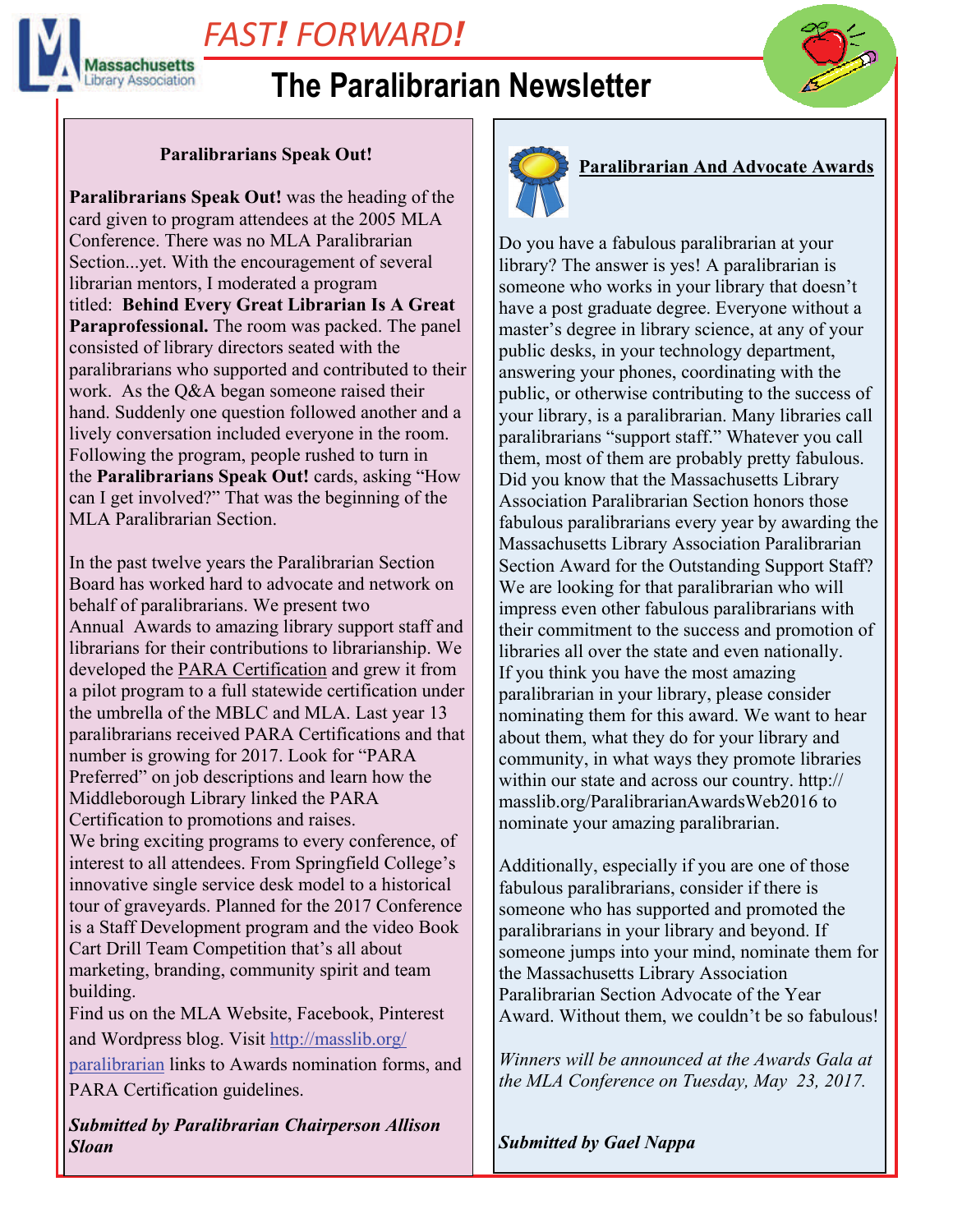#### **A Different Perspective:**

Jail librarians all have a unique set of challenges, one of the biggest challenges a Jail or Prison librarian might face is a comparison to other libraries that do not have the restrictions on materials and resources that we face within Corrections. Similar to public libraries, our population that we serve, inmate's both Sentenced and those awaiting trial, are very interested in all types of reading materials, fiction and non-fiction, financial literacy, legal research to name a few. Strict policies and procedures on what can and cannot be included in our various collections must be followed for all types of materials.

I work for the Norfolk County Sheriff's Office at the Dedham House of Correction for Sheriff Michael G. Bellotti. Sheriff Bellotti has been a trailblazer in developing an [offender re-entry](http://www.norfolksheriff.com/inmate_programs.html) program that reduces criminal recidivism by preparing inmates for a successful transition back into society. The Norfolk Sheriff's Office was one of 15 agencies nationwide to be recognized and chosen by the U.S. Justice Department for a major grant to further develop the reentry program. This type of programming is aimed at assisting the inmate population with lifelong learning skills. Sheriff Bellotti, over the years, has emphasized innovation, collaboration and accountability as the keys to a positive facility and continued public safety within the community. The collaborations with various libraries within our county, relationships with multiple local higher education schools have set a standard of expectation for our jail library and its service delivery that are offered and in doing so make the library a focal point for the facility. The Dedham House of Correction library can, at times, lend a level of normality in a very structured and regulated environment as a place where individuals are free to make their own choices and follow their self-directed interests. Our library emulates materials and services comparable to various libraries in the community. I would like to think that the focus, in jail, is not always about punishment, but also lends guidance for education, rehabilitation, and constructive use of time.

### *Submitted by Jim Graham Norfolk County Sheriff's Office Dedham House of Correction, Librarian*

### **NELA 2016 Imagining Tomorrow Annual Conference**

Gerry Deyermond, Assistant Circulation Supervisor (Andover) and Past Chair of the MLA Paralibrarian Section and Lori Salotto, Head of Technical Services (Middleboro) and Secretary of the MLA Paralibrarian Section, along with Heather Rainier, Director of the Hooksett Public Library in Hooksett, NH spoke at the New England Library Association (NELA) Annual Conference on October  $17<sup>th</sup>$  in Danvers, MA about The Paralibrarian Recognition of Achievement Certification (PARA).

We had a small gathering and chose to arrange the chairs in a semi-circle to have a more intimate conversation. Gerry began by asking the audience, "What is a Paralibrarian." She then went on to provide historical background about the MLA Paralibrarian Section and about the certification process, emphasizing that we have a mentoring program and can be contacted at any time for help. Heather Rainier did not need to discuss the logistics of the NH program because it borrowed the MA program almost in its entirety, rather, she focused her discussion on why certification has a value. She talked about the value of Paralibrarians in her library and the value of providing time for her *"professional library staff without professional degrees"* to learn more to be a better staff person and make their working environment a better place to work and provide a better experience for the patron while visiting the library. Heather said "I believe the continuing education piece of the program is invaluable for creating stronger employees and stronger libraries. As my staff learn more about librarianship and libraries as a whole their concept and understanding of the field grows. I view the program as a staff retention tool. If my staff feel valued and supported in their continuing education efforts they are far more likely to stay with my library even when I can't pay them as much as say a competing library."

Lori Salotto ended the discussion by citing reasons why people would want to obtain a certification and went into more detail about the Section's ultimate hope that certification will parlay into salary increases. Lori then described how she, in conjunction with her director, co-workers and union representation was able to put an article in their 2014-2107 union contract that gave a pay grade increase for those paralibrarians who earned a level 3 or 4 PARA Certification with step increases. We have to discuss the value of certification at every opportunity. As we do so, the PARA can only get stronger.

*Lori Salotto, Secretary and PARA Review Board Gerry Deyermond, Past Chairperson of MLA Paralibrarian Section*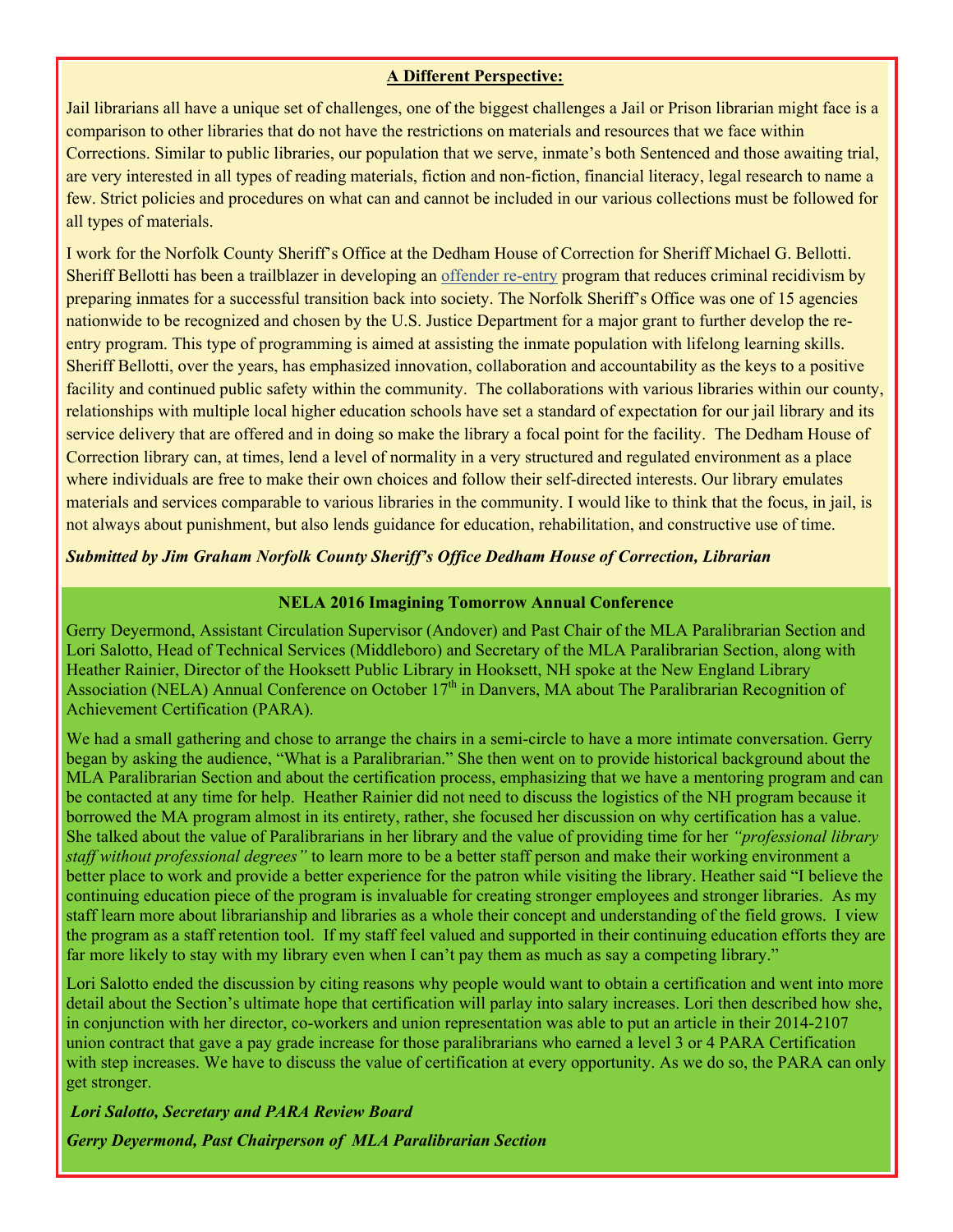## **CERTIFICATION….Which one and why?** *Karen Horn, Assistant Director, Sturgis Library, Barnstable*

MLA PARA. MBLC BLTs. ALA LSSC. What do all of these acronyms stand for? Library support staff and non‐degreed librarians in Massachusetts have several options available for professional certification. In an attempt to clarify any confusion regarding the distinctions between these options, the chart below outlines the differences.

|                           | MLA - PARA Cert.                                                                                                        | <b>MBLC Librarian</b><br>Certificate                                                                       | <b>MBLC - BLTs</b>                                                                                                 | <b>ALA - LSSC</b>                                                                                                                                 |
|---------------------------|-------------------------------------------------------------------------------------------------------------------------|------------------------------------------------------------------------------------------------------------|--------------------------------------------------------------------------------------------------------------------|---------------------------------------------------------------------------------------------------------------------------------------------------|
| for whom?                 | Library support staff<br>and non-degreed<br>librarians                                                                  | Professional: library<br>directors with an MLS<br>Sub-professional:<br>library directors<br>without an MLS | 4 courses intended for<br>Non-MLS degreed<br>public library directors<br>who serve a<br>population under<br>10,000 | Library support staff in<br>positions that do not<br>require an MLS                                                                               |
| mandatory or<br>optional? | Optional                                                                                                                | Mandatory                                                                                                  | Mandatory                                                                                                          | Optional                                                                                                                                          |
| purpose?                  | To recognize the<br>professional<br>accomplishments and<br>career development of<br>library support staff               | to receive state aid to<br>public libraries                                                                | Required to apply for<br>MBLC subprofessional<br>certification                                                     | To recognize value and<br>accomplishment of<br>library support staff                                                                              |
| details?                  | Maximum flexibility.<br>Submission of portfolio<br>documenting<br>education,<br>employment and<br>continuing education. | Specific requirements.<br>Submission of<br>application.                                                    | Specific courses.<br>Completion of all<br>4<br><b>BLT</b> courses.                                                 | Specific competencies.<br>Meet eligibility<br>requirements.<br>Complete 6 of 10<br>competency sets through<br>approved<br>courses or a portfolio. |
| levels?                   | PARA 1-4 showing<br>increased breadth and<br>depth of library<br>knowledge.                                             | Professional and<br>Subprofessional                                                                        | No. A one-time<br>certification.                                                                                   | No. A one-time<br>certification.                                                                                                                  |
| cost to apply?            | For each level:<br>\$20 MLA member<br>\$50 non-MLA member                                                               | \$35                                                                                                       | n/a                                                                                                                | \$325 ALA member<br>\$350 non-ALA member                                                                                                          |

#### **2016-2017 Dates**

**Meeting Times are 10:00AM to 12:00 PM** 

**January 19,2017** 

**February 16, 2017** 

**March 16, 2017** 

**April 13, 2017** 

**June 8, 2017 hƩp://www.eventkeeper.com/code/events.cfm?**

#### *For More News!!*

*Join the Paralibrarian discussion list to receive news, events and other information!* 

*http://mblc.state.ma.us/sympa/info/paralibrarians* 

**PARA Certification submission deadline is: February 17, 2017** 

**MA Paralibrarians on Facebook MA Paralibrarians on Twitter MA Paralibrarians on Pinterest** MA Paralibrarian Blog